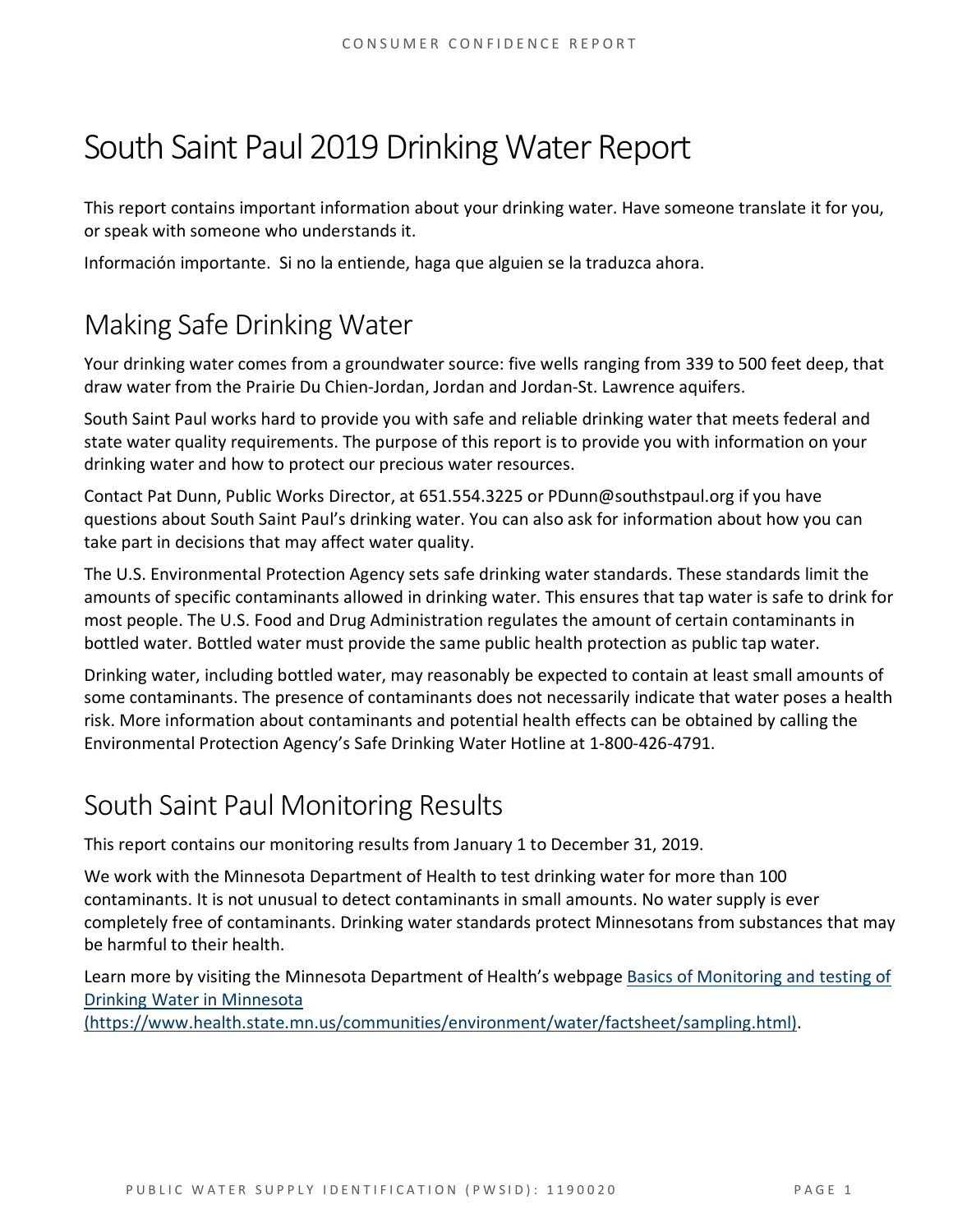#### **How to Read the Water Quality Data Tables**

The tables below show the contaminants we found last year or the most recent time we sampled for that contaminant. They also show the levels of those contaminants and the Environmental Protection Agency's limits. Substances that we tested for but did not find are not included in the tables.

We sample for some contaminants less than once a year because their levels in water are not expected to change from year to year. If we found any of these contaminants the last time we sampled for them, we included them in the tables below with the detection date.

We may have done additional monitoring for contaminants that are not included in the Safe Drinking Water Act. To request a copy of these results, call the Minnesota Department of Health at 651-201-4700 or 1-800-818-9318 between 8:00 a.m. and 4:30 p.m., Monday through Friday.

#### **Definitions**

- **AL (Action Level)**: The concentration of a contaminant which, if exceeded, triggers treatment or other requirements which a water system must follow.
- **EPA:** Environmental Protection Agency
- **MCL (Maximum contaminant level)**: The highest level of a contaminant that is allowed in drinking water. MCLs are set as close to the MCLGs as feasible using the best available treatment technology.
- **MCLG (Maximum contaminant level goal)**: The level of a contaminant in drinking water below which there is no known or expected risk to health. MCLGs allow for a margin of safety.
- **N/A (Not applicable)**: Does not apply.
- **pCi/l (picocuries per liter)**: A measure of radioactivity.
- **ppb (parts per billion)**: One part per billion in water is like one drop in one billion drops of water, or about one drop in a swimming pool. ppb is the same as micrograms per liter ( $\mu$ g/l).
- **ppm (parts per million)**: One part per million is like one drop in one million drops of water, or about one cup in a swimming pool. ppm is the same as milligrams per liter (mg/l).
- **PWSID:** Public water system identification.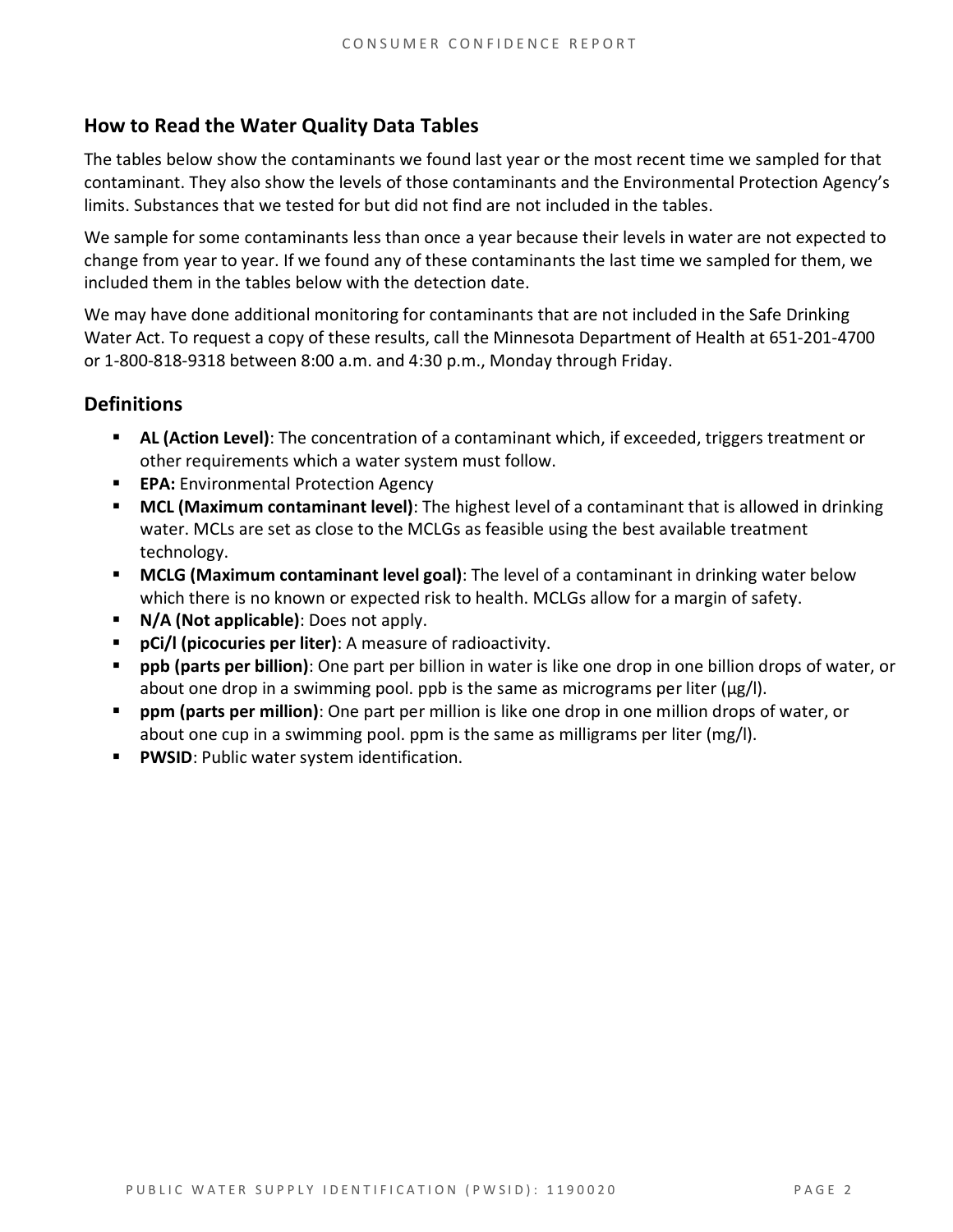### **Monitoring Results – Regulated Substances**

| LEAD AND COPPER - Tested at customer taps.                   |                                         |                                           |                                                   |                                                                             |                  |                                        |
|--------------------------------------------------------------|-----------------------------------------|-------------------------------------------|---------------------------------------------------|-----------------------------------------------------------------------------|------------------|----------------------------------------|
| <b>Contaminant (Date, if</b><br>sampled in previous<br>year) | EPA's<br><b>Ideal</b><br>Goal<br>(MCLG) | EPA's<br><b>Action</b><br>Level           | 90% of<br><b>Results Were</b><br><b>Less Than</b> | <b>Number</b><br><b>of</b><br><b>Homes</b><br>with<br>High<br><b>Levels</b> | <b>Violation</b> | <b>Typical Sources</b>                 |
| Lead                                                         | 0 ppb                                   | 90% of<br>homes<br>less than<br>15 ppb    | $2.2$ ppb                                         | 0 out of<br>31                                                              | NO               | Corrosion of<br>household<br>plumbing. |
| Copper                                                       | 0 ppm                                   | 90% of<br>homes<br>less than<br>$1.3$ ppm | $0.2$ ppm                                         | 0 out of<br>31                                                              | NO.              | Corrosion of<br>household<br>plumbing. |

| <b>INORGANIC &amp; ORGANIC CONTAMINANTS - Tested in drinking water.</b> |                                         |                         |                                                                                    |                                                           |                  |                                                                                                                 |
|-------------------------------------------------------------------------|-----------------------------------------|-------------------------|------------------------------------------------------------------------------------|-----------------------------------------------------------|------------------|-----------------------------------------------------------------------------------------------------------------|
| <b>Contaminant</b><br>(Date, if sampled<br>in previous year)            | EPA's<br><b>Ideal</b><br>Goal<br>(MCLG) | EPA's<br>Limit<br>(MCL) | <b>Highest</b><br><b>Average or</b><br><b>Highest Single</b><br><b>Test Result</b> | <b>Range of</b><br><b>Detected</b><br><b>Test Results</b> | <b>Violation</b> | <b>Typical Sources</b>                                                                                          |
| <b>Nitrate</b>                                                          | 10 ppm                                  | 10.4<br>ppm             | 3 ppm                                                                              | $0.00 - 3.00$<br>ppm                                      | <b>NO</b>        | <b>Runoff from fertilizer</b><br>use; Leaching from<br>septic tanks, sewage;<br>Erosion of natural<br>deposits. |
| <b>Barium</b><br>(05/10/18)                                             | 2 ppm                                   | 2 ppm                   | $0.1$ ppm                                                                          | N/A                                                       | <b>NO</b>        | Discharge of drilling<br>wastes; Discharge<br>from metal refineries;<br>Erosion of natural<br>deposit.          |
| <b>Uranium (2018)</b>                                                   | $0$ pCi/l                               | 21 pCi/l                | $0.9$ pCi/l                                                                        | N/A                                                       | NO.              | Erosion of natural<br>deposits.                                                                                 |
| <b>Gross Alpha</b>                                                      | $0$ pCi/l                               | 15.4<br>pCi/l           | 24 pCi/l                                                                           | $9.8 - 24.0$<br>pCi/l                                     | <b>YES</b>       | Erosion of natural<br>deposits.                                                                                 |
| <b>Combined Radium</b>                                                  | $0$ pCi/l                               | 5.4<br>pCi/l            | 7.7 $pCi/I$                                                                        | $2.9 - 7.7$<br>pCi/l                                      | <b>YES</b>       | Erosion of natural<br>deposits.                                                                                 |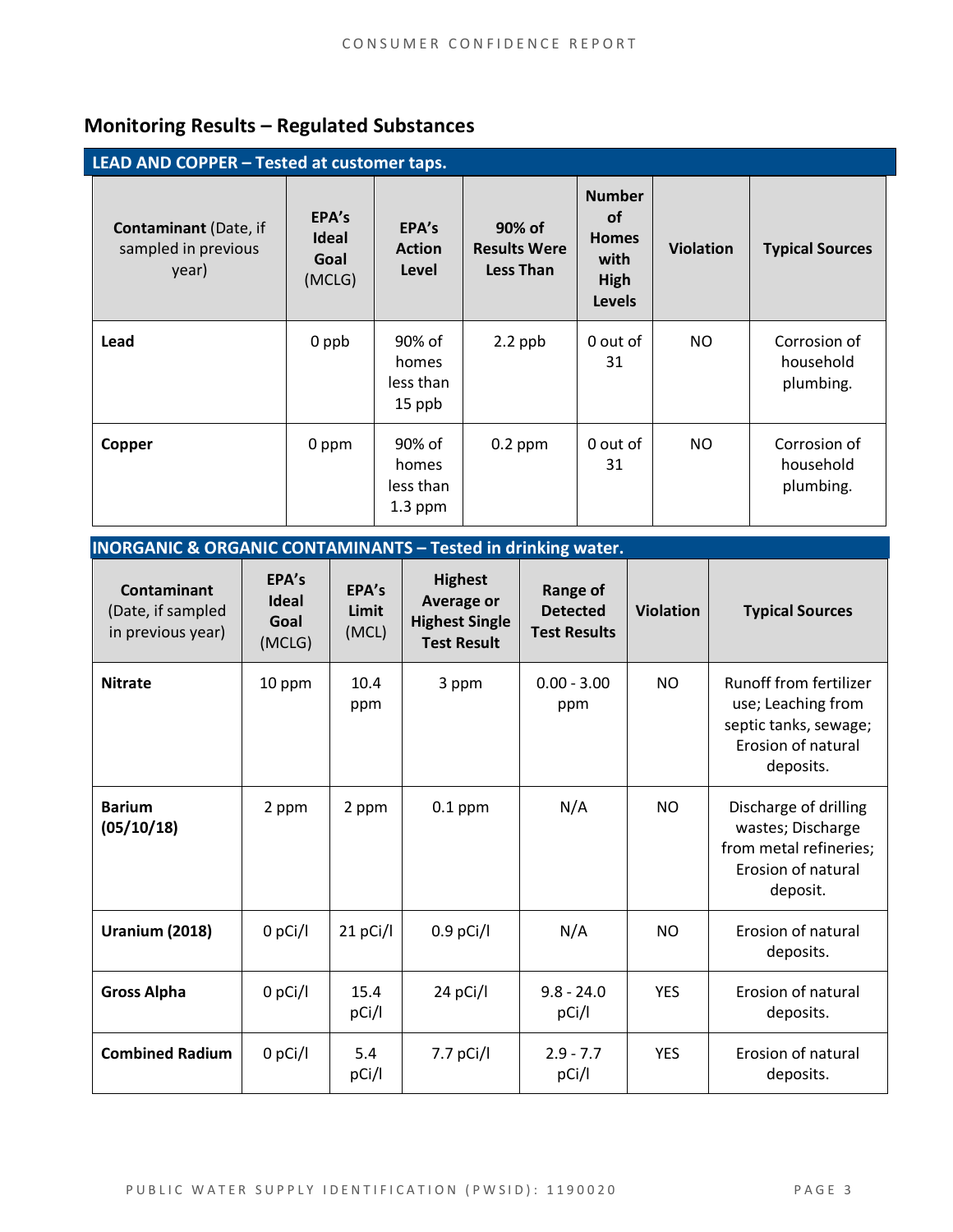#### **Potential Health Effects and Corrective Actions (If Applicable)**

Combined Radium: During the year, we had an on-going violation for Combined Radium. Some people who drink water containing radium 226 or 228 and/or alpha emitters in excess of the MCL(s) over many years may have an increased risk of getting cancer. Our system is studying alternatives available for corrective action.

Gross Alpha: During the year, we had an on-going violation for Gross Alpha. Certain minerals are radioactive and may emit a form of radiation known as alpha radiation. Some people who drink water containing alpha emitters in excess of the MCL over many years may have an increased risk of getting cancer. Our system is studying alternatives for corrective action.

| <b>OTHER SUBSTANCES - Tested in drinking water.</b> |                                      |                         |                                                                             |                                                    |                  |                                                                               |
|-----------------------------------------------------|--------------------------------------|-------------------------|-----------------------------------------------------------------------------|----------------------------------------------------|------------------|-------------------------------------------------------------------------------|
| Substance (Date,<br>if sampled in<br>previous year) | EPA's<br><b>Ideal Goal</b><br>(MCLG) | EPA's<br>Limit<br>(MCL) | <b>Highest</b><br>Average or<br><b>Highest Single</b><br><b>Test Result</b> | Range of<br><b>Detected</b><br><b>Test Results</b> | <b>Violation</b> | <b>Typical Sources</b>                                                        |
| <b>Fluoride</b>                                     | $4.0$ ppm                            | $4.0$ ppm               | $0.82$ ppm                                                                  | $0.53 - 0.91$<br>ppm                               | NO.              | Erosion of natural<br>deposits; Water<br>additive to promote<br>strong teeth. |

#### **Potential Health Effects and Corrective Actions (If Applicable)**

Fluoride: Fluoride is nature's cavity fighter, with small amounts present naturally in many drinking water sources. There is an overwhelming weight of credible, peer-reviewed, scientific evidence that fluoridation reduces tooth decay and cavities in children and adults, even when there is availability of fluoride from other sources, such as fluoride toothpaste and mouth rinses. Since studies show that optimal fluoride levels in drinking water benefit public health, municipal community water systems adjust the level of fluoride in the water to a concentration between 0.5 to 1.5 parts per million (ppm), with an optimal fluoridation goal between 0.7 and 1.2 ppm to protect your teeth. Fluoride levels below 2.0 ppm are not expected to increase the risk of a cosmetic condition known as enamel fluorosis.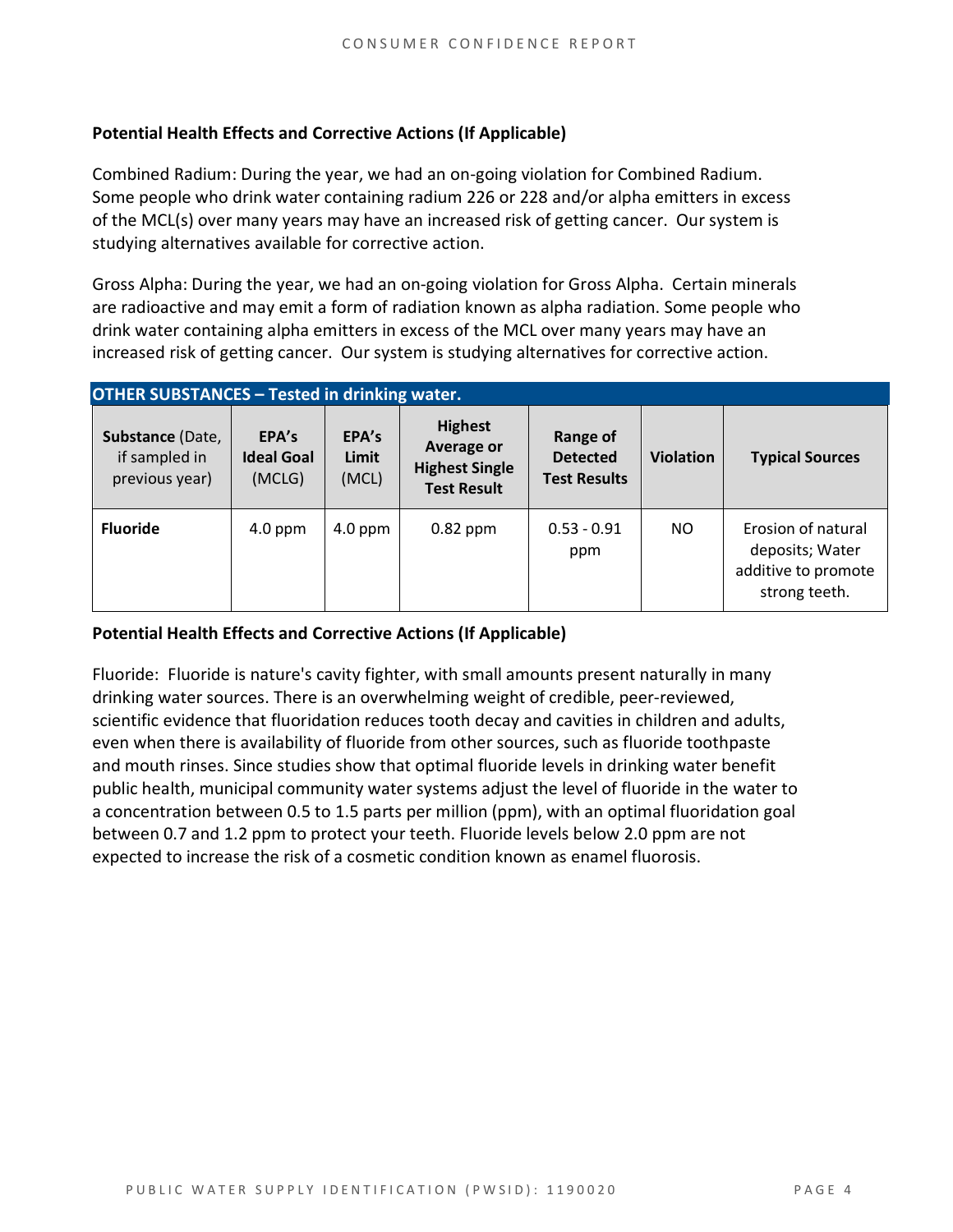#### **Monitoring Results – Unregulated Substances**

In addition to testing drinking water for contaminants regulated under the Safe Drinking Water Act, we sometimes also monitor for contaminants that are not regulated. Unregulated contaminants do not have legal limits for drinking water.

Detection alone of a regulated or unregulated contaminant should not cause concern. The meaning of a detection should be determined considering current health effects information. We are often still learning about the health effects, so this information can change over time.

The following table shows the unregulated contaminants we detected last year, as well as human-health based guidance values for comparison, where available. The comparison values are based only on potential health impacts and do not consider our ability to measure contaminants at very low concentrations or the cost and technology of prevention and/or treatment. They may be set at levels that are costly, challenging, or impossible for water systems to meet (for example, large-scale treatment technology may not exist for a given contaminant).

A person drinking water with a contaminant at or below the comparison value would be at little or no risk for harmful health effects. If the level of a contaminant is above the comparison value, people of a certain age or with special health conditions - like a fetus, infants, children, elderly, and people with impaired immunity – may need to take extra precautions. Because these contaminants are unregulated, EPA and MDH require no particular action based on detection of an unregulated contaminant. We are notifying you of the unregulated contaminants we have detected as a public education opportunity.

More information is available on MDH's A-Z List of Contaminants in Water [\(https://www.health.state.mn.us/communities/environment/water/contaminants/index.html\)](https://www.health.state.mn.us/communities/environment/water/contaminants/index.html) and Fourth [Unregulated Contaminant Monitoring Rule \(UCMR 4\)](https://www.health.state.mn.us/communities/environment/water/com/ucmr4.html)  [\(https://www.health.state.mn.us/communities/environment/water/com/ucmr4.html\).](https://www.health.state.mn.us/communities/environment/water/com/ucmr4.html)

| <b>UNREGULATED CONTAMINANTS - Tested in drinking water.</b> |                         |                                                                          |                                                 |  |  |  |  |
|-------------------------------------------------------------|-------------------------|--------------------------------------------------------------------------|-------------------------------------------------|--|--|--|--|
| <b>Contaminant</b>                                          | <b>Comparison Value</b> | <b>Highest Average Result</b><br>or Highest Single Test<br><b>Result</b> | <b>Range of Detected Test</b><br><b>Results</b> |  |  |  |  |
| Manganese                                                   | $100$ ppb               | $62.1$ ppb                                                               | $11.10 - 62.10$ ppb                             |  |  |  |  |

#### **Some People Are More Vulnerable to Contaminants in Drinking Water**

Some people may be more vulnerable to contaminants in drinking water than the general population. Immuno-compromised persons such as persons with cancer undergoing chemotherapy, persons who have undergone organ transplants, people with HIV/AIDS or other immune system disorders, some elderly, and infants can be particularly at risk from infections. The developing fetus and therefore pregnant women may also be more vulnerable to contaminants in drinking water. These people or their caregivers should seek advice about drinking water from their health care providers. EPA/Centers for Disease Control (CDC) guidelines on appropriate means to lessen the risk of infection by *Cryptosporidium* and other microbial contaminants are available from the Safe Drinking Water Hotline at 1-800-426-4791.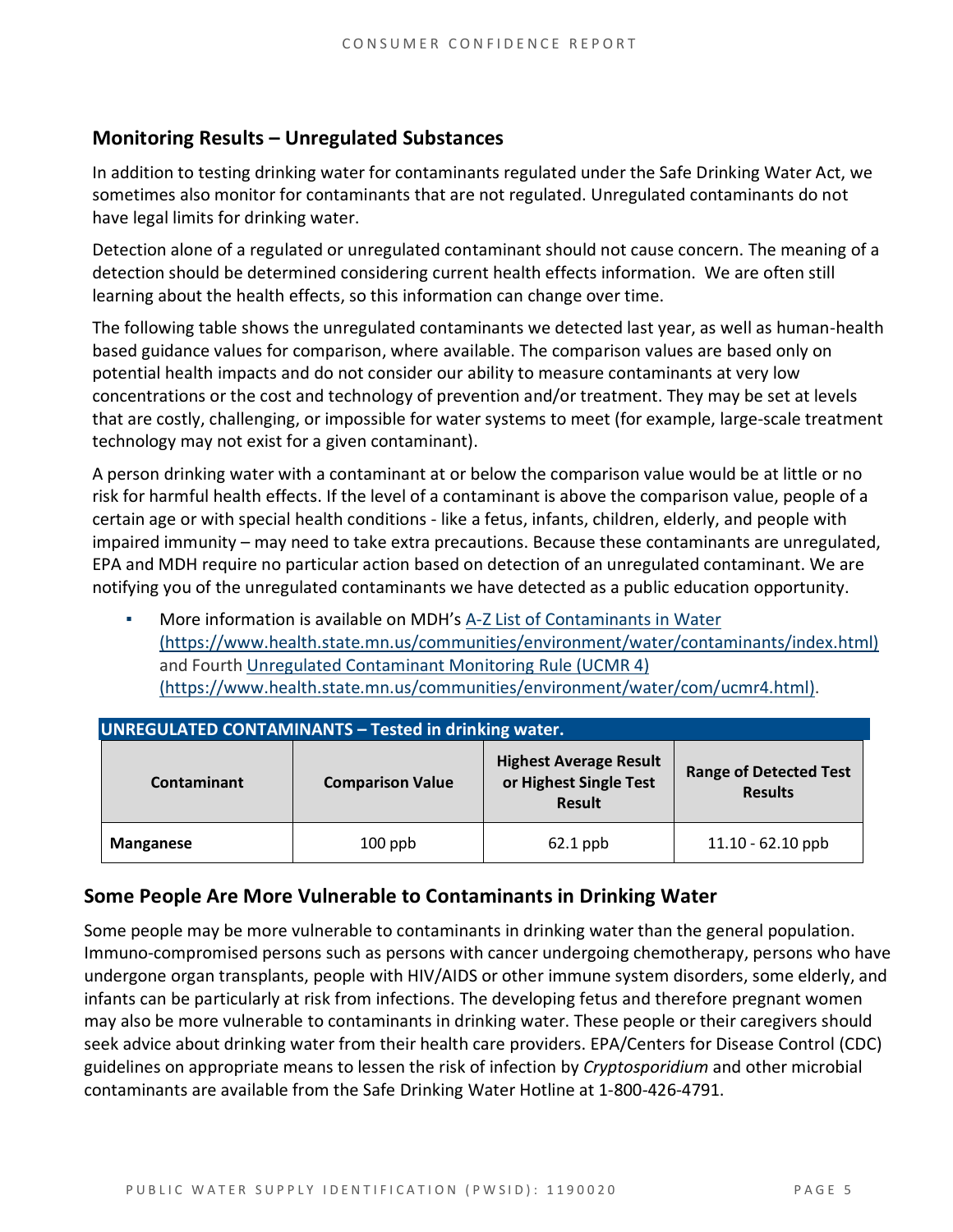## Learn More about Your Drinking Water

#### **Drinking Water Sources**

Minnesota's primary drinking water sources are groundwater and surface water. Groundwater is the water found in aquifers beneath the surface of the land. Groundwater supplies 75 percent of Minnesota's drinking water. Surface water is the water in lakes, rivers, and streams above the surface of the land. Surface water supplies 25 percent of Minnesota's drinking water.

Contaminants can get in drinking water sources from the natural environment and from people's daily activities. There are five main types of contaminants in drinking water sources.

- **Microbial contaminants,** such as viruses, bacteria, and parasites. Sources include sewage treatment plants, septic systems, agricultural livestock operations, pets, and wildlife.
- **Inorganic contaminants** include salts and metals from natural sources (e.g. rock and soil), oil and gas production, mining and farming operations, urban stormwater runoff, and wastewater discharges.
- **Pesticides and herbicides** are chemicals used to reduce or kill unwanted plants and pests. Sources include agriculture, urban stormwater runoff, and commercial and residential properties.
- **Organic chemical contaminants** include synthetic and volatile organic compounds. Sources include industrial processes and petroleum production, gas stations, urban stormwater runoff, and septic systems.
- **Radioactive contaminants** such as radium, thorium, and uranium isotopes come from natural sources (e.g. radon gas from soils and rock), mining operations, and oil and gas production.

The Minnesota Department of Health provides information about your drinking water source(s) in a source water assessment, including:

- How South Saint Paul is protecting your drinking water source(s);
- Nearby threats to your drinking water sources;
- How easily water and pollution can move from the surface of the land into drinking water sources, based on natural geology and the way wells are constructed.

Find your source water assessment a[t Source Water Assessments](https://www.health.state.mn.us/communities/environment/water/swp/swa)  [\(https://www.health.state.mn.us/communities/environment/water/swp/swa\)](https://www.health.state.mn.us/communities/environment/water/swp/swa) or call 651-201-4700 or 1- 800-818-9318 between 8:00 a.m. and 4:30 p.m., Monday through Friday.

#### **Lead in Drinking Water**

You may be in contact with lead through paint, water, dust, soil, food, hobbies, or your job. Coming in contact with lead can cause serious health problems for everyone. There is no safe level of lead. Babies, children under six years, and pregnant women are at the highest risk.

Lead is rarely in a drinking water source, but it can get in your drinking water as it passes through lead service lines and your household plumbing system. South Saint Paul is responsible for providing high quality drinking water, but it cannot control the plumbing materials used in private buildings.

Read below to learn how you can protect yourself from lead in drinking water.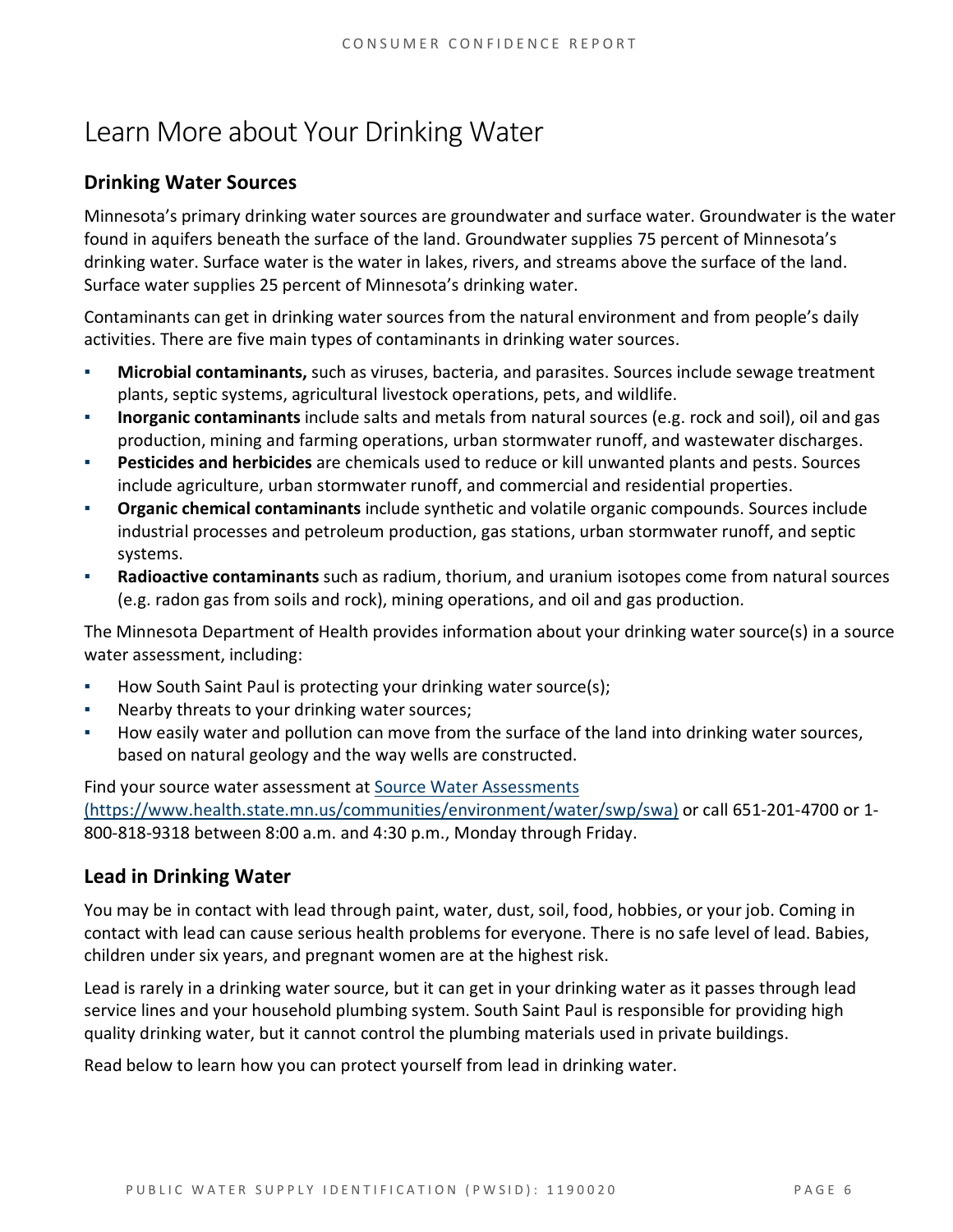- 1. **Let the water run** for 30-60 seconds before using it for drinking or cooking if the water has not been turned on in over six hours. If you have a lead service line, you may need to let the water run longer. A service line is the underground pipe that brings water from the main water pipe under the street to your home.
	- You can find out if you have a lead service line by contacting your public water system, or you can check by following the steps at: [https://www.mprnews.org/story/2016/06/24/npr-find-lead](https://www.mprnews.org/story/2016/06/24/npr-find-lead-pipes-in-your-home)[pipes-in-your-home](https://www.mprnews.org/story/2016/06/24/npr-find-lead-pipes-in-your-home)
	- **•** The only way to know if lead has been reduced by letting it run is to check with a test. If letting the water run does not reduce lead, consider other options to reduce your exposure.
- 2. **Use cold water** for drinking, making food, and making baby formula. Hot water releases more lead from pipes than cold water.
- 3. **Test your water.** In most cases, letting the water run and using cold water for drinking and cooking should keep lead levels low in your drinking water. If you are still concerned about lead, arrange with a laboratory to test your tap water. Testing your water is important if young children or pregnant women drink your tap water.
	- Contact a Minnesota Department of Health accredited laboratory to get a sample container and instructions on how to submit a sample: [Environmental Laboratory Accreditation Program](https://eldo.web.health.state.mn.us/public/accreditedlabs/labsearch.seam)  [\(https://eldo.web.health.state.mn.us/public/accreditedlabs/labsearch.seam\)](https://eldo.web.health.state.mn.us/public/accreditedlabs/labsearch.seam) The Minnesota Department of Health can help you understand your test results.
- 4. **Treat your water** if a test shows your water has high levels of lead after you let the water run.
	- Read about water treatment units: [Point-of-Use Water Treatment Units for Lead Reduction](https://www.health.state.mn.us/communities/environment/water/factsheet/poulead.html)  [\(https://www.health.state.mn.us/communities/environment/water/factsheet/poulead.html\)](https://www.health.state.mn.us/communities/environment/water/factsheet/poulead.html)

Learn more:

- Visit [Lead in Drinking Water](https://www.health.state.mn.us/communities/environment/water/contaminants/lead.html)  [\(https://www.health.state.mn.us/communities/environment/water/contaminants/lead.html\)](https://www.health.state.mn.us/communities/environment/water/contaminants/lead.html)
- Visit [Basic Information about Lead in Drinking Water](http://www.epa.gov/safewater/lead) (http://www.epa.gov/safewater/lead)
- Call the EPA Safe Drinking Water Hotline at 1-800-426-4791. To learn about how to reduce your contact with lead from sources other than your drinking water, visit [Lead Poisoning Prevention:](https://www.health.state.mn.us/communities/environment/lead/sources.html)  [Common Sources \(https://www.health.state.mn.us/communities/environment/lead/sources.html\).](https://www.health.state.mn.us/communities/environment/lead/sources.html)

### Home Water Treatment